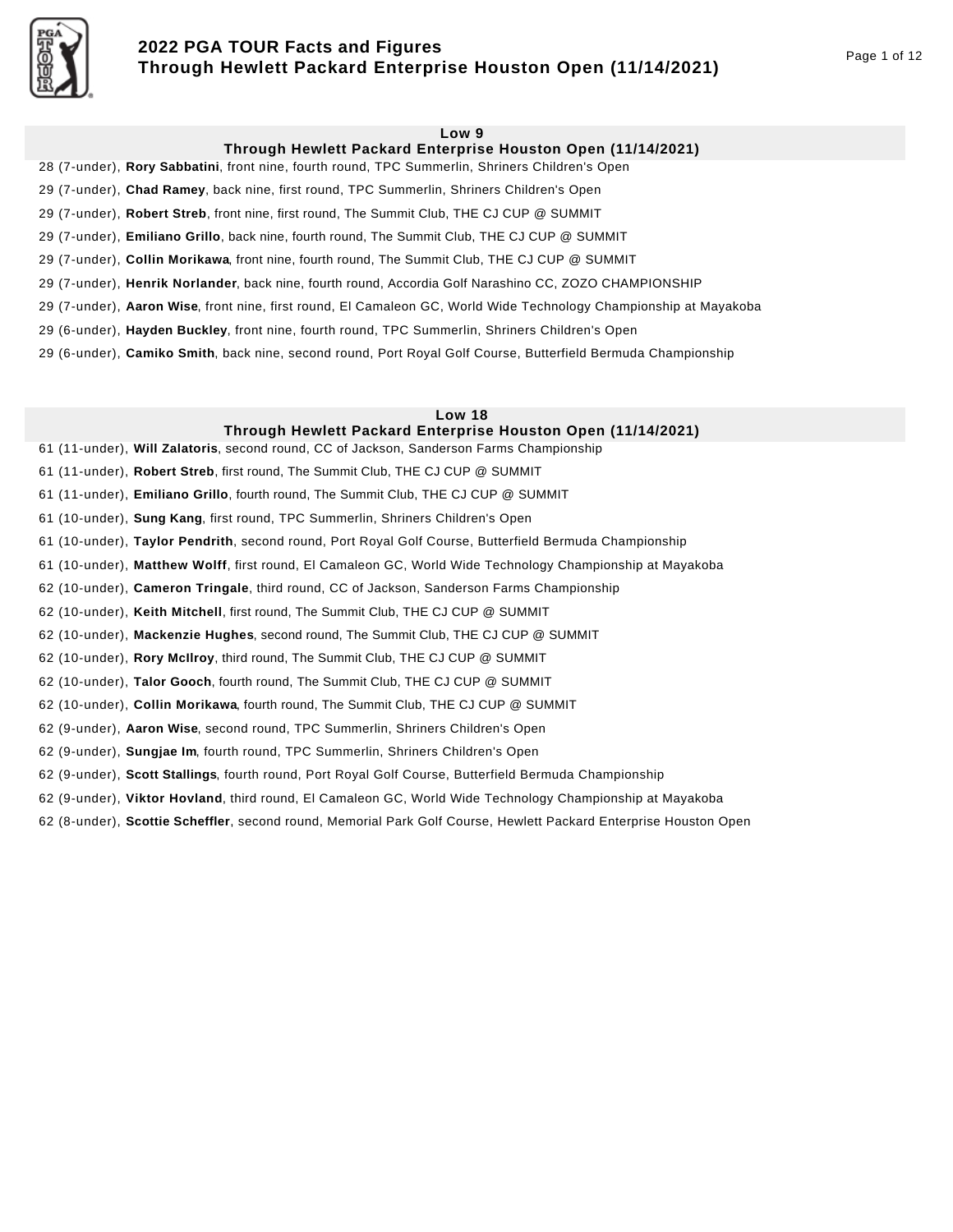

# **2022 PGA TOUR Facts and Figures Through Hewlett Packard Enterprise Houston Open (11/14/2021)** Page 2 of 12

## **Low First 18**

**Through Hewlett Packard Enterprise Houston Open (11/14/2021)** 

61 (11-under), **Robert Streb**, THE CJ CUP @ SUMMIT

61 (10-under), **Sung Kang**, Shriners Children's Open

61 (10-under), **Matthew Wolff**, World Wide Technology Championship at Mayakoba

62 (10-under), **Keith Mitchell**, THE CJ CUP @ SUMMIT

**Low First 36 Through Hewlett Packard Enterprise Houston Open (11/14/2021)**  126 (18-under), **Keith Mitchell**, (62-64), THE CJ CUP @ SUMMIT 128 (14-under), **Sungjae Im**, (63-65), Shriners Children's Open 128 (14-under), **Chad Ramey**, (63-65), Shriners Children's Open 129 (13-under), **Adam Schenk**, (64-65), Shriners Children's Open

129 (13-under), **Sam Burns**, (66-63), Shriners Children's Open

129 (13-under), **Matthew Wolff**, (61-68), World Wide Technology Championship at Mayakoba

#### **Low 36 (Any Rounds)**

#### **Through Hewlett Packard Enterprise Houston Open (11/14/2021)**

126 (18-under), **Keith Mitchell**, (62-64), first and second rounds, THE CJ CUP @ SUMMIT

126 (16-under), **Taylor Pendrith**, (61-65), second and third rounds, Butterfield Bermuda Championship

127 (17-under), **Collin Morikawa**, (65-62), third and fourth rounds, THE CJ CUP @ SUMMIT

127 (15-under), **Viktor Hovland**, (65-62), second and third rounds, World Wide Technology Championship at Mayakoba

128 (16-under), **Cameron Tringale**, (66-62), second and third rounds, Sanderson Farms Championship

128 (16-under), **Rory McIlroy**, (62-66), third and fourth rounds, THE CJ CUP @ SUMMIT

128 (16-under), **Abraham Ancer**, (65-63), second and third rounds, THE CJ CUP @ SUMMIT

128 (14-under), **Sungjae Im**, (63-65), first and second rounds, Shriners Children's Open

128 (14-under), **Chad Ramey**, (63-65), first and second rounds, Shriners Children's Open

128 (14-under), **Lanto Griffin**, (64-64), second and third rounds, Shriners Children's Open

#### **Low First 54**

## **Through Hewlett Packard Enterprise Houston Open (11/14/2021)**

194 (19-under), **Viktor Hovland**, (67-65-62), World Wide Technology Championship at Mayakoba

195 (21-under), **Rickie Fowler**, (66-66-63), THE CJ CUP @ SUMMIT

195 (18-under), **Adam Schenk**, (64-65-66), Shriners Children's Open

196 (17-under), **Matthew Wolff**, (64-67-65), Shriners Children's Open

196 (17-under), **Taylor Pendrith**, (70-61-65), Butterfield Bermuda Championship

196 (17-under), **Talor Gooch**, (64-69-63), World Wide Technology Championship at Mayakoba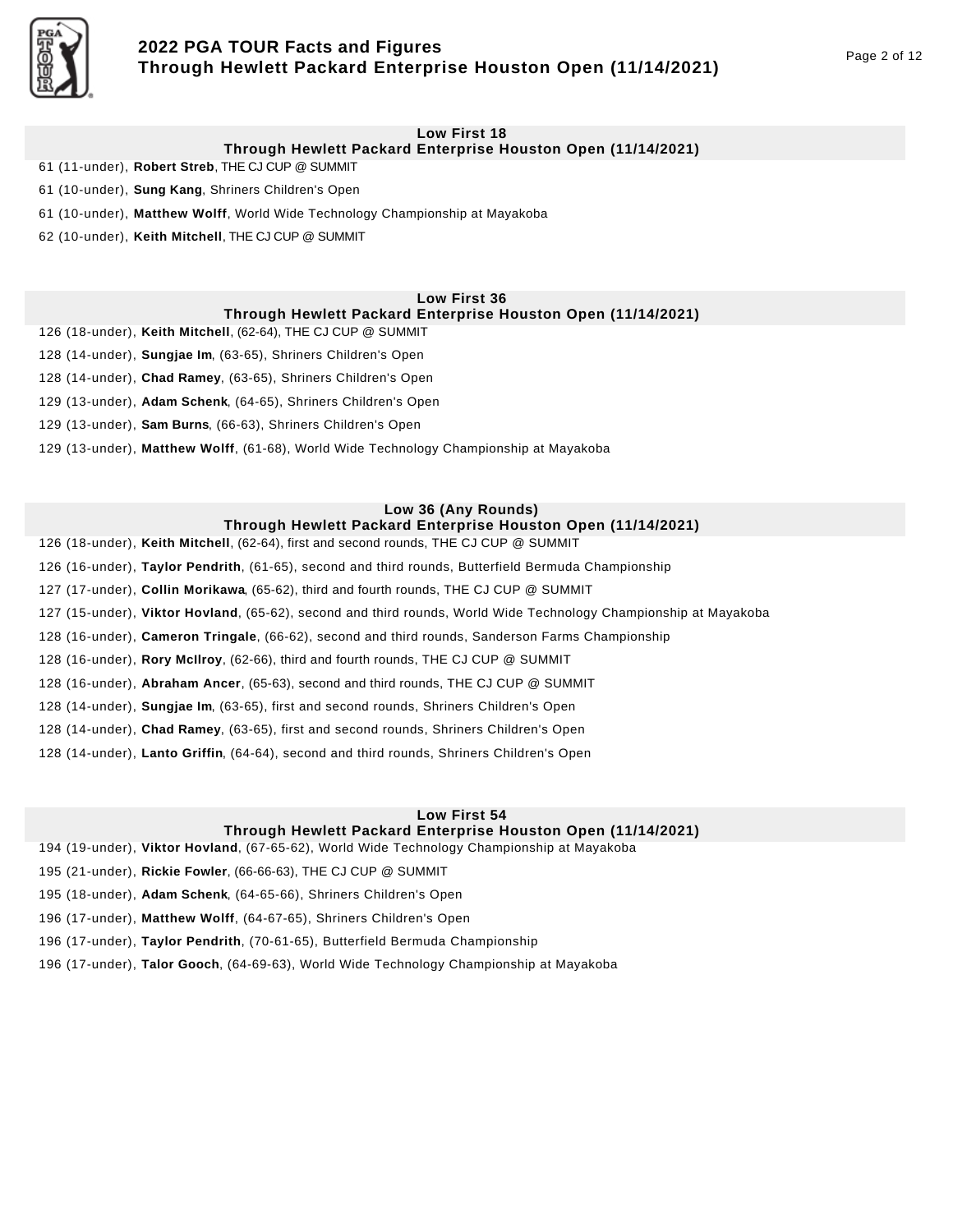

# **2022 PGA TOUR Facts and Figures Through Hewlett Packard Enterprise Houston Open (11/14/2021)** Page 3 of 12

## **Low 54 (Any Rounds)**

#### **Through Hewlett Packard Enterprise Houston Open (11/14/2021)**

194 (19-under), **Lanto Griffin**, (64-64-66), second through fourth rounds, Shriners Children's Open

- 194 (19-under), **Viktor Hovland**, (65-62-67), second through fourth rounds, World Wide Technology Championship at Mayakoba
- 194 (19-under), **Viktor Hovland**, (67-65-62), first through third rounds, World Wide Technology Championship at Mayakoba
- 195 (21-under), **Rickie Fowler**, (66-66-63), first through third rounds, THE CJ CUP @ SUMMIT
- 195 (21-under), **Rory McIlroy**, (67-62-66), second through fourth rounds, THE CJ CUP @ SUMMIT
- 195 (18-under), **Adam Schenk**, (64-65-66), first through third rounds, Shriners Children's Open
- 196 (17-under), **Matthew Wolff**, (64-67-65), first through third rounds, Shriners Children's Open
- 196 (17-under), **Taylor Pendrith**, (70-61-65), first through third rounds, Butterfield Bermuda Championship
- 196 (17-under), **Talor Gooch**, (64-69-63), first through third rounds, World Wide Technology Championship at Mayakoba

# **Low First 72**

# **Through Hewlett Packard Enterprise Houston Open (11/14/2021)**

260 (24-under), **Sungjae Im**, (63-65-70-62), Shriners Children's Open 261 (23-under), **Viktor Hovland**, (67-65-62-67), World Wide Technology Championship at Mayakoba 263 (25-under), **Rory McIlroy**, (68-67-62-66), THE CJ CUP @ SUMMIT 264 (24-under), **Collin Morikawa**, (67-70-65-62), THE CJ CUP @ SUMMIT 264 (20-under), **Matthew Wolff**, (64-67-65-68), Shriners Children's Open

# **High 72 (Winning Score)**

#### **Through Hewlett Packard Enterprise Houston Open (11/14/2021)**

- 270 (10-under), **Jason Kokrak**, (68-71-66-65), Hewlett Packard Enterprise Houston Open
- 269 (15-under), **Lucas Herbert**, (70-65-65-69), Butterfield Bermuda Championship
- 269 (19-under), **Max Homa**, (67-72-65-65), Fortinet Championship
- 266 (22-under), **Sam Burns**, (68-66-65-67), Sanderson Farms Championship
- 265 (15-under), **Hideki Matsuyama**, (64-68-68-65), ZOZO CHAMPIONSHIP

# **Largest Winning Margin**

# **Through Hewlett Packard Enterprise Houston Open (11/14/2021)**

- 5 strokes, **Hideki Matsuyama**, ZOZO CHAMPIONSHIP
- 4 strokes, **Sungjae Im**, Shriners Children's Open
- 4 strokes, **Viktor Hovland**, World Wide Technology Championship at Mayakoba
- 2 strokes, **Jason Kokrak**, Hewlett Packard Enterprise Houston Open
- 1 strokes, **Max Homa**, Fortinet Championship
- 1 strokes, **Sam Burns**, Sanderson Farms Championship
- 1 strokes, **Rory McIlroy**, THE CJ CUP @ SUMMIT
- 1 strokes, **Lucas Herbert**, Butterfield Bermuda Championship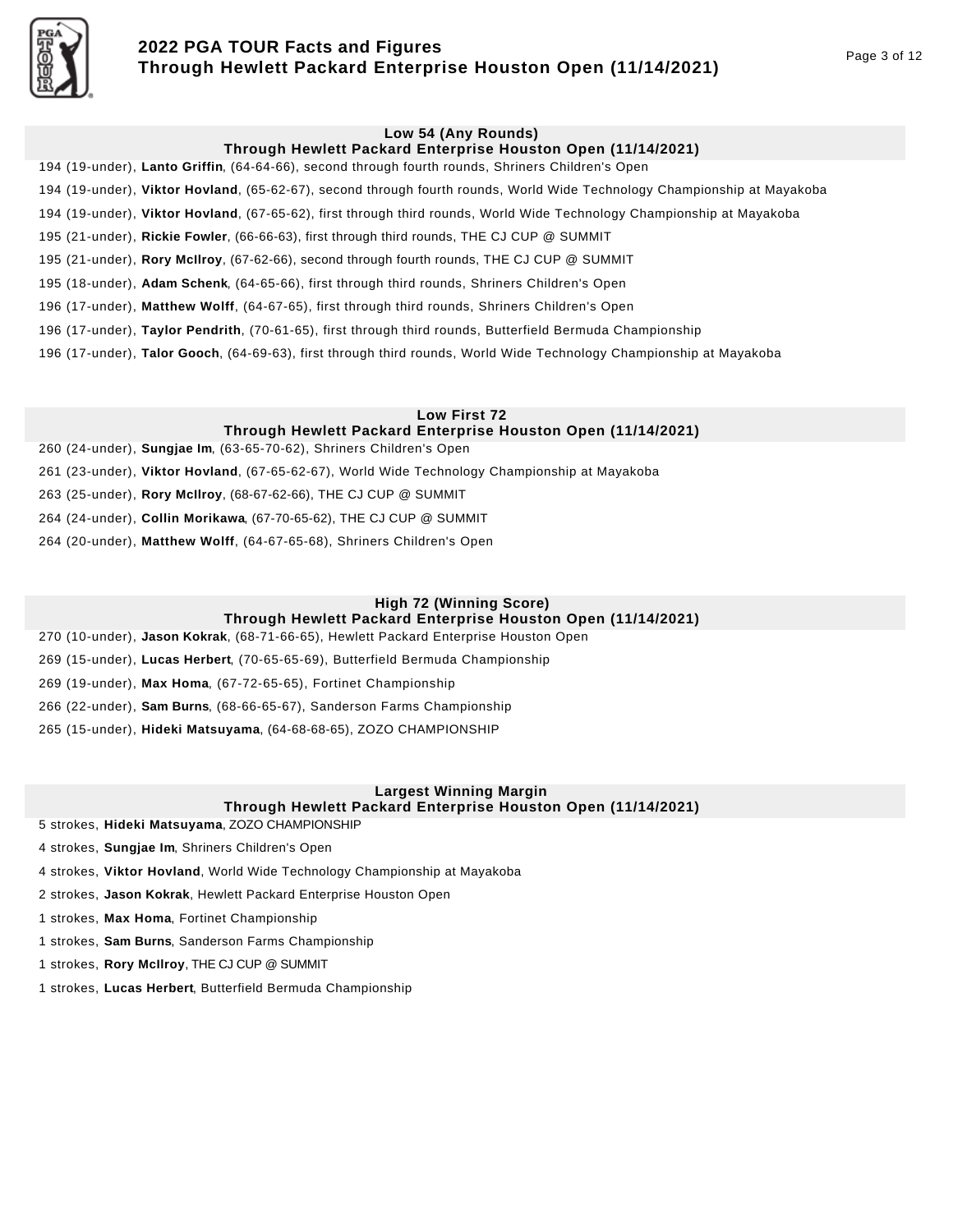

# **2022 PGA TOUR Facts and Figures Through Hewlett Packard Enterprise Houston Open (11/14/2021)** Page 4 of 12

# **Low Start By a Winner**

**Through Hewlett Packard Enterprise Houston Open (11/14/2021)** 

63 (8-under), **Sungjae Im**, Shriners Children's Open

- 64 (6-under), **Hideki Matsuyama**, ZOZO CHAMPIONSHIP
- 67 (5-under), **Max Homa**, Fortinet Championship
- 67 (4-under), **Viktor Hovland**, World Wide Technology Championship at Mayakoba

#### **High Start By a Winner Through Hewlett Packard Enterprise Houston Open (11/14/2021)**

- 70 (1-under), **Lucas Herbert**, Butterfield Bermuda Championship
- 68 (2-under), **Jason Kokrak**, Hewlett Packard Enterprise Houston Open
- 68 (4-under), **Sam Burns**, Sanderson Farms Championship
- 68 (4-under), **Rory McIlroy**, THE CJ CUP @ SUMMIT
- 67 (4-under), **Viktor Hovland**, World Wide Technology Championship at Mayakoba
- 67 (5-under), **Max Homa**, Fortinet Championship

#### **Low Finish By a Winner Through Hewlett Packard Enterprise Houston Open (11/14/2021)**

- 62 (9-under), **Sungjae Im**, Shriners Children's Open
- 65 (7-under), **Max Homa**, Fortinet Championship
- 65 (5-under), **Hideki Matsuyama**, ZOZO CHAMPIONSHIP
- 65 (5-under), **Jason Kokrak**, Hewlett Packard Enterprise Houston Open
- 66 (6-under), **Rory McIlroy**, THE CJ CUP @ SUMMIT

#### **High Finish By a Winner Through Hewlett Packard Enterprise Houston Open (11/14/2021)**

# **Largest 18-Hole Lead**

#### **Through Hewlett Packard Enterprise Houston Open (11/14/2021)**

- 2 strokes, **Sung Kang**, Shriners Children's Open
- 2 strokes, **Matthew Wolff**, World Wide Technology Championship at Mayakoba
- 1 strokes, **Chez Reavie**, Fortinet Championship
- 1 strokes, **Sahith Theegala**, Sanderson Farms Championship
- 1 strokes, **Robert Streb**, THE CJ CUP @ SUMMIT
- 1 strokes, **Hiroshi Iwata**, ZOZO CHAMPIONSHIP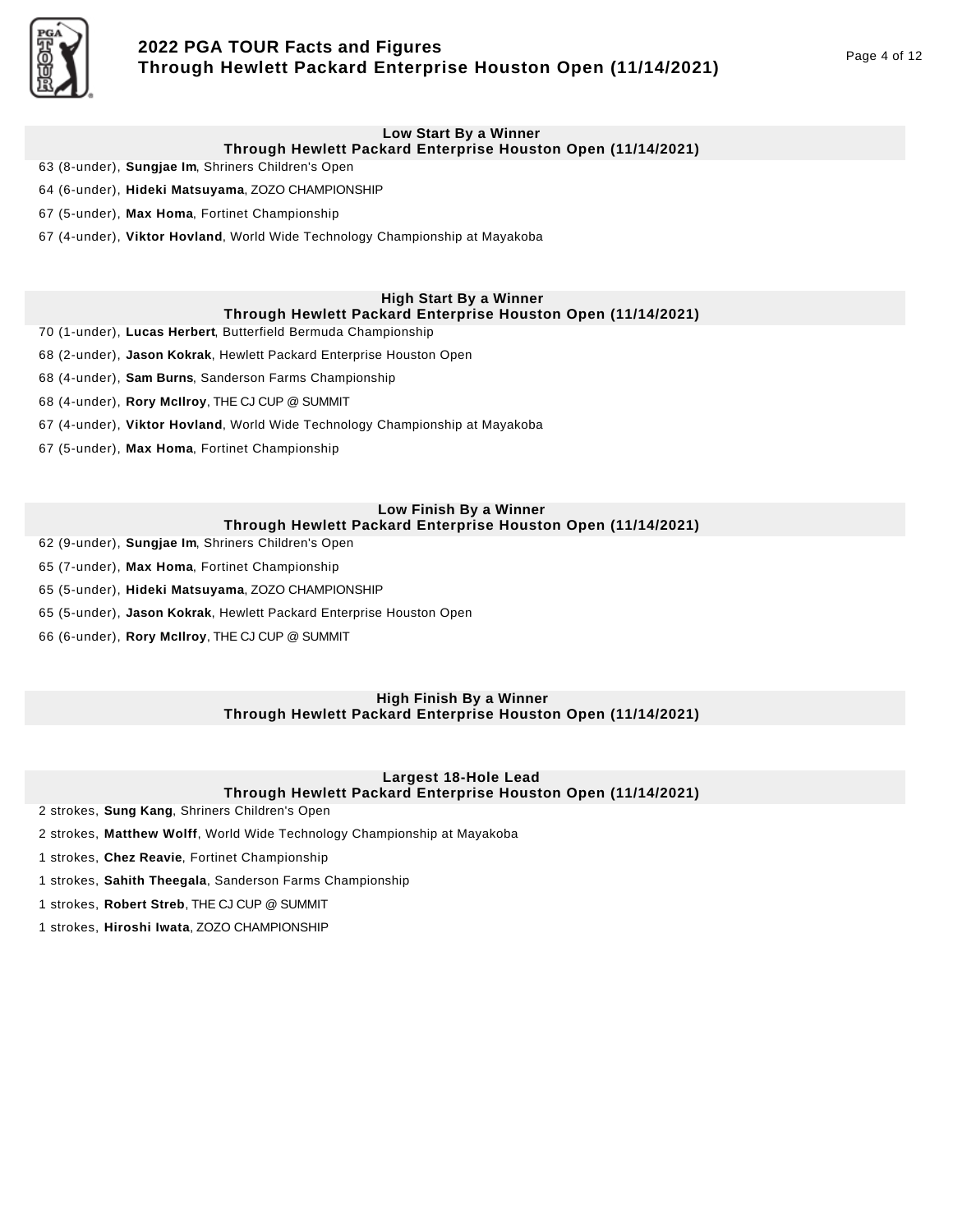

# **Largest 36-Hole Lead**

**Through Hewlett Packard Enterprise Houston Open (11/14/2021)** 

5 strokes, **Keith Mitchell**, THE CJ CUP @ SUMMIT

2 strokes, **Maverick McNealy**, Fortinet Championship

2 strokes, **Matthew Wolff**, World Wide Technology Championship at Mayakoba

## **Largest 54-Hole Lead Through Hewlett Packard Enterprise Houston Open (11/14/2021)**

3 strokes, **Taylor Pendrith**, Butterfield Bermuda Championship

2 strokes, **Rickie Fowler**, THE CJ CUP @ SUMMIT

- 2 strokes, **Viktor Hovland**, World Wide Technology Championship at Mayakoba
- 1 strokes, **Sahith Theegala**, Sanderson Farms Championship
- 1 strokes, **Adam Schenk**, Shriners Children's Open
- 1 strokes, **Hideki Matsuyama**, ZOZO CHAMPIONSHIP
- 1 strokes, **Scottie Scheffler**, Hewlett Packard Enterprise Houston Open

## **Low 36-Hole Cut**

### **Through Hewlett Packard Enterprise Houston Open (11/14/2021)**

5-under, 139, Sanderson Farms Championship

5-under, 137, Shriners Children's Open

4-under, 138, World Wide Technology Championship at Mayakoba

3-under, 141, Fortinet Championship

# **High 36-Hole Cut**

# **Through Hewlett Packard Enterprise Houston Open (11/14/2021)**

1-over, 141, Hewlett Packard Enterprise Houston Open

even-par, 142, Butterfield Bermuda Championship

3-under, 141, Fortinet Championship

#### **Fewest to Make 36-Hole Cut Through Hewlett Packard Enterprise Houston Open (11/14/2021)**

67, Hewlett Packard Enterprise Houston Open

68, Sanderson Farms Championship

70, Fortinet Championship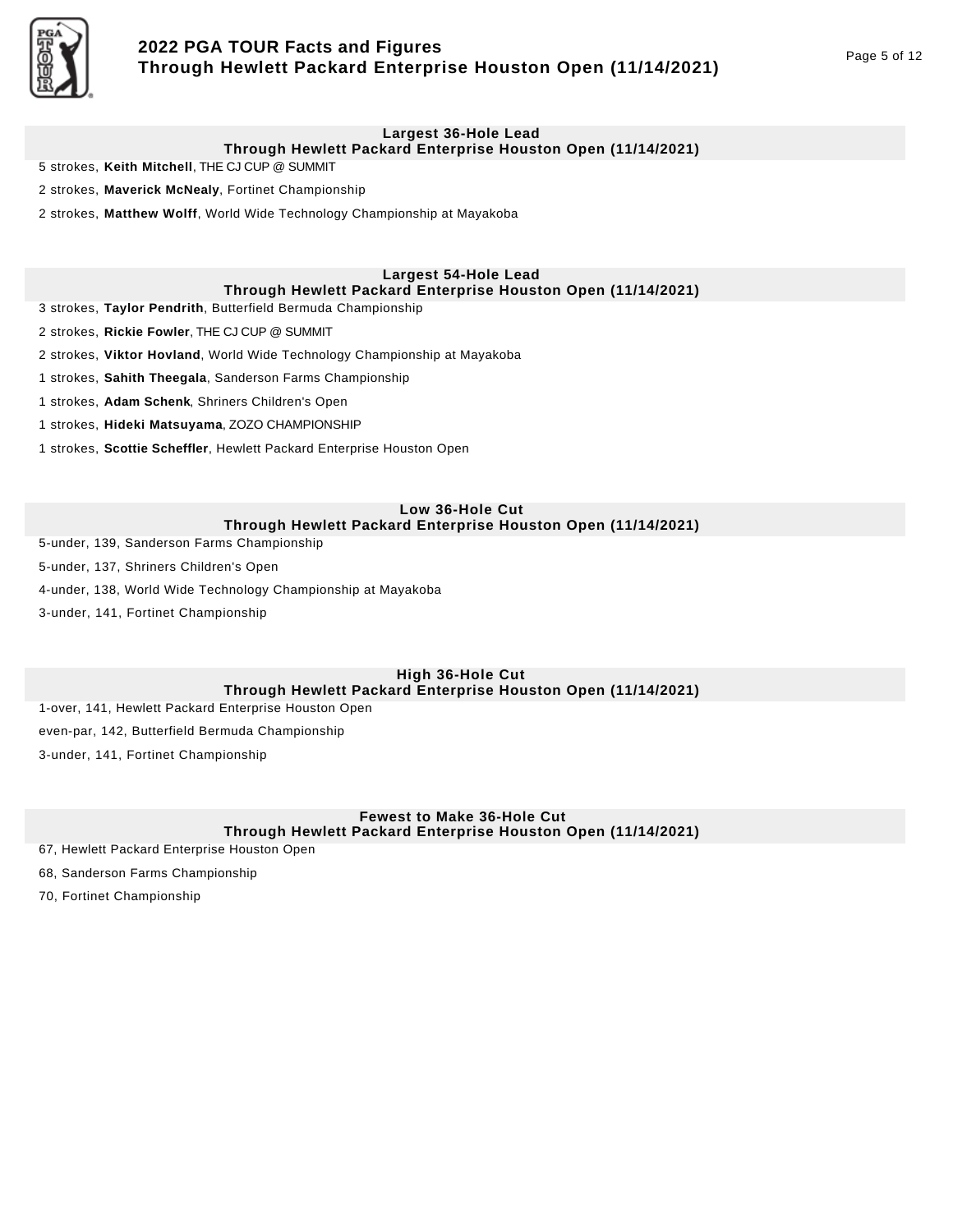

# **Most to Make 36-Hole Cut**

**Through Hewlett Packard Enterprise Houston Open (11/14/2021)** 

- 75, Butterfield Bermuda Championship
- 73, Shriners Children's Open
- 70, Fortinet Championship
- 70, World Wide Technology Championship at Mayakoba

**Most Tied for Lead, 18 Holes Through Hewlett Packard Enterprise Houston Open (11/14/2021)** 

5, Hewlett Packard Enterprise Houston Open

2, Butterfield Bermuda Championship

**Most Tied for Lead, 36 Holes Through Hewlett Packard Enterprise Houston Open (11/14/2021)** 

- 3, Sanderson Farms Championship
- 2, Shriners Children's Open

#### **Most Tied for Lead, 54 Holes Through Hewlett Packard Enterprise Houston Open (11/14/2021)**

- 2, Fortinet Championship
- 1, Sanderson Farms Championship
- 1, Shriners Children's Open
- 1, THE CJ CUP @ SUMMIT
- 1, ZOZO CHAMPIONSHIP
- 1, Butterfield Bermuda Championship
- 1, World Wide Technology Championship at Mayakoba
- 1, Hewlett Packard Enterprise Houston Open

#### **Most Consecutive Events in the Money Through Hewlett Packard Enterprise Houston Open (11/14/2021)**

19, **Jordan Spieth**

**Most Consecutive Years with Win Through Hewlett Packard Enterprise Houston Open (11/14/2021)** 

5, **Rory McIlroy** (2018 -2022)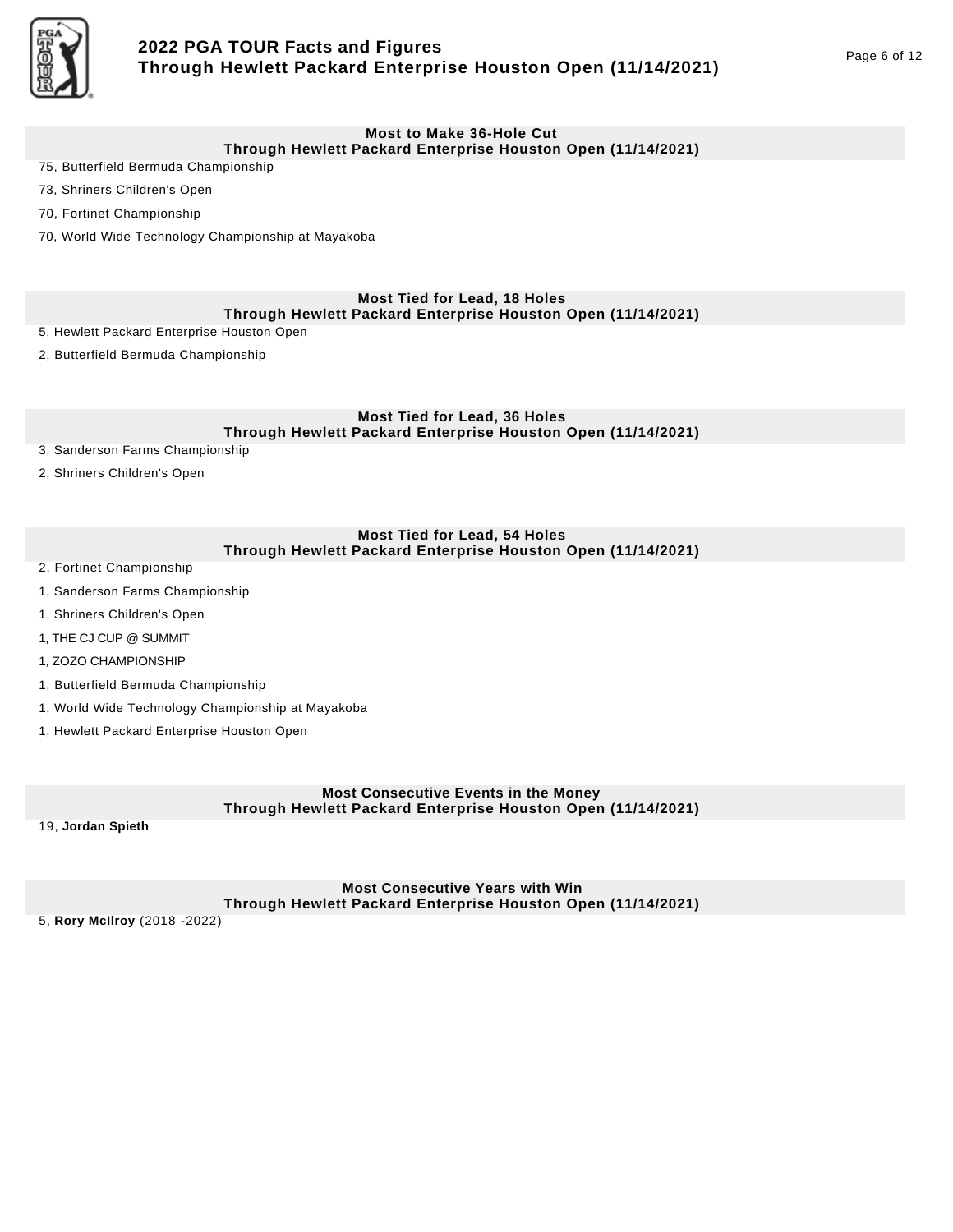

# **2022 PGA TOUR Facts and Figures Through Hewlett Packard Enterprise Houston Open (11/14/2021)** Page 7 of 12

## **Holes-In-One**

**Through Hewlett Packard Enterprise Houston Open (11/14/2021) Si Woo Kim**, (No. 7/fourth round/CC of Jackson) Sanderson Farms Championship **Hayden Buckley**, (No. 17/first round/TPC Summerlin) Shriners Children's Open **Chris Kirk**, (No. 10/first round/El Camaleon GC) World Wide Technology Championship at Mayakoba **John Huh**, (No. 8/first round/El Camaleon GC) World Wide Technology Championship at Mayakoba **Matthew Wolff**, (No. 9/fourth round/Memorial Park Golf Course) Hewlett Packard Enterprise Houston Open

#### **Double Eagles**

#### **Through Hewlett Packard Enterprise Houston Open (11/14/2021)**

**Abraham Ancer**, (No. 14/second round/The Summit Club) THE CJ CUP @ SUMMIT

## **Two Eagles in One Round**

**Through Hewlett Packard Enterprise Houston Open (11/14/2021) Cameron Tringale**, (No. 5,No. 14/third round/CC of Jackson) Sanderson Farms Championship **Luke List**, (No. 3,No. 14/fourth round/CC of Jackson) Sanderson Farms Championship **Cameron Tringale**, (No. 13,No. 16/fourth round/TPC Summerlin) Shriners Children's Open **Adam Scott**, (No. 14,No. 18/second round/The Summit Club) THE CJ CUP @ SUMMIT **Carlos Ortiz**, (No. 3,No. 18/second round/The Summit Club) THE CJ CUP @ SUMMIT **Hanbyeol Kim**, (No. 6,No. 18/second round/The Summit Club) THE CJ CUP @ SUMMIT **Stewart Cink**, (No. 6,No. 18/third round/The Summit Club) THE CJ CUP @ SUMMIT **Matt Jones**, (No. 6,No. 14/fourth round/The Summit Club) THE CJ CUP @ SUMMIT **Dustin Johnson**, (No. 3,No. 6/fourth round/The Summit Club) THE CJ CUP @ SUMMIT **Emiliano Grillo**, (No. 14,No. 18/fourth round/The Summit Club) THE CJ CUP @ SUMMIT **Tommy Fleetwood**, (No. 18,No. 6/first round/Accordia Golf Narashino CC) ZOZO CHAMPIONSHIP **Hideki Matsuyama**, (No. 6,No. 18/fourth round/Accordia Golf Narashino CC) ZOZO CHAMPIONSHIP **Daniel Chopra**, (No. 7,No. 17/second round/Port Royal Golf Course) Butterfield Bermuda Championship **Chris Kirk**, (No. 10,No. 13/first round/El Camaleon GC) World Wide Technology Championship at Mayakoba **Kevin Tway**, (No. 3,No. 13/second round/Memorial Park Golf Course) Hewlett Packard Enterprise Houston Open

> **Three Eagles in One Round Through Hewlett Packard Enterprise Houston Open (11/14/2021)**

> **Two Aces in One Round Through Hewlett Packard Enterprise Houston Open (11/14/2021)**

> **Back-to-Back Eagles Through Hewlett Packard Enterprise Houston Open (11/14/2021)**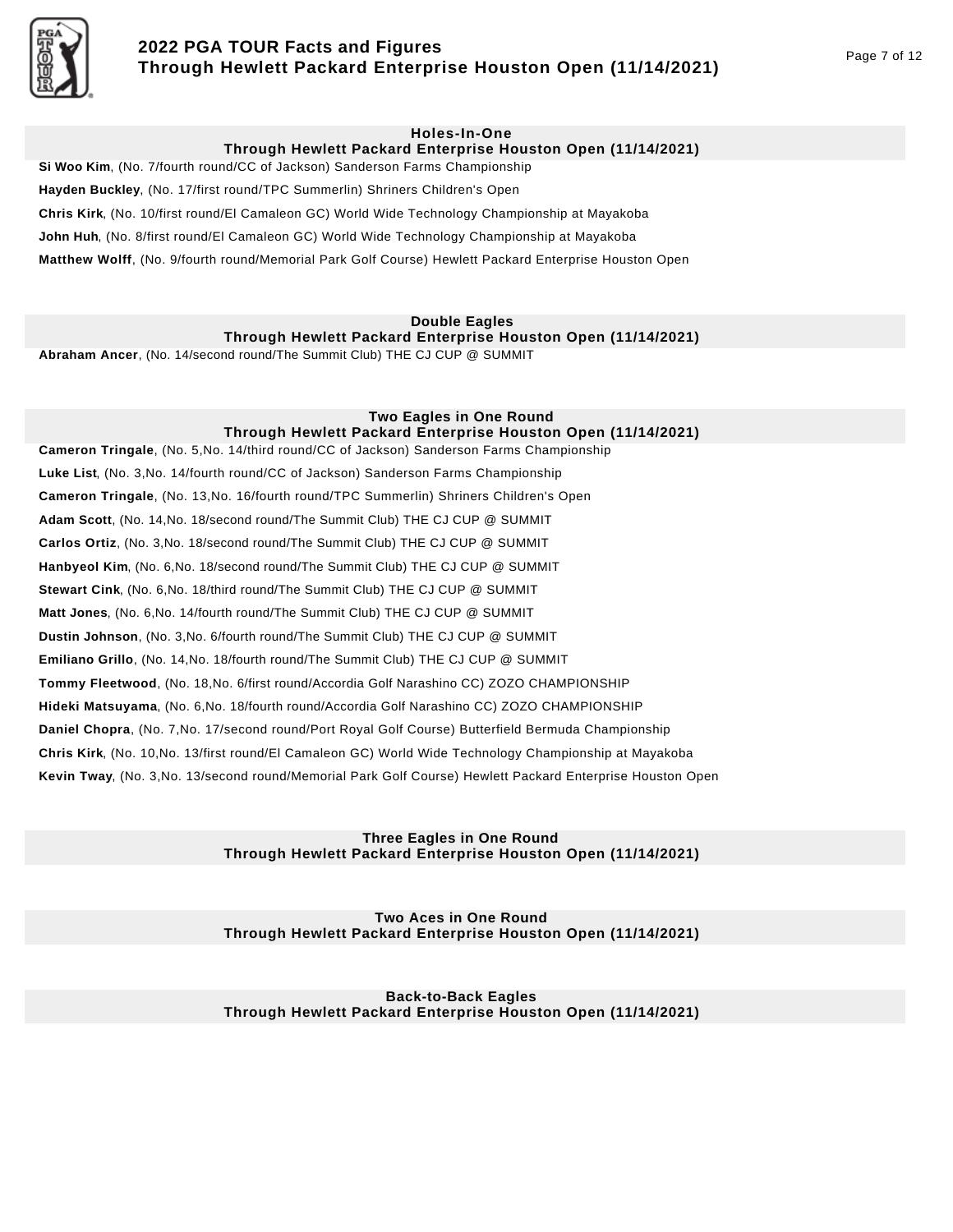

## **Best Birdie Streak**

- **Through Hewlett Packard Enterprise Houston Open (11/14/2021)**  5, **Jim Knous**, (No. 5- 9/third round/Silverado Resort and Spa North) Fortinet Championship 5, **Phil Mickelson**, (No. 13-17/third round/Silverado Resort and Spa North) Fortinet Championship 5, **Corey Conners**, (No. 14-18/first round/CC of Jackson) Sanderson Farms Championship 5, **Cameron Young**, (No. 3- 7/second round/CC of Jackson) Sanderson Farms Championship 5, **Max McGreevy**, (No. 2- 6/second round/CC of Jackson) Sanderson Farms Championship 5, **Sam Burns**, (No. 10-14/third round/CC of Jackson) Sanderson Farms Championship 5, **Eugenio Lopez-Chacarra**, (No. 11-15/fourth round/CC of Jackson) Sanderson Farms Championship 5, **Tyler Duncan**, (No. 13-17/fourth round/CC of Jackson) Sanderson Farms Championship 5, **Chad Ramey**, (No. 12-16/first round/TPC Summerlin) Shriners Children's Open 5, **Sungjae Im**, (No. 12-16/first round/TPC Summerlin) Shriners Children's Open 5, **Lee Hodges**, (No. 12-16/third round/TPC Summerlin) Shriners Children's Open 5, **Danny Willett**, (No. 13-17/third round/TPC Summerlin) Shriners Children's Open 5, **Marc Leishman**, (No. 12-16/third round/TPC Summerlin) Shriners Children's Open 5, **Sungjae Im**, (No. 9-13/fourth round/TPC Summerlin) Shriners Children's Open 5, **Keith Mitchell**, (No. 3- 7/first round/The Summit Club) THE CJ CUP @ SUMMIT 5, **Rory McIlroy**, (No. 3- 7/third round/The Summit Club) THE CJ CUP @ SUMMIT 5, **Taylor Pendrith**, (No. 1- 5/second round/Port Royal Golf Course) Butterfield Bermuda Championship 5, **Justin Thomas**, (No. 3- 7/first round/El Camaleon GC) World Wide Technology Championship at Mayakoba 5, **Francesco Molinari**, (No. 2- 6/first round/El Camaleon GC) World Wide Technology Championship at Mayakoba 5, **Scottie Scheffler**, (No. 4- 8/second round/El Camaleon GC) World Wide Technology Championship at Mayakoba 5, **Taylor Pendrith**, (No. 11-15/second round/El Camaleon GC) World Wide Technology Championship at Mayakoba 5, **Denny McCarthy**, (No. 11-15/third round/El Camaleon GC) World Wide Technology Championship at Mayakoba 4, **Si Woo Kim**, (No. 16- 1/first round/Silverado Resort and Spa North) Fortinet Championship 4, **Maverick McNealy**, (No. 4- 7/second round/Silverado Resort and Spa North) Fortinet Championship 4, **Tyler Duncan**, (No. 9-12/second round/Silverado Resort and Spa North) Fortinet Championship 4, **Michael Thompson**, (No. 16- 1/second round/Silverado Resort and Spa North) Fortinet Championship 4, **Austin Cook**, (No. 15-18/third round/Silverado Resort and Spa North) Fortinet Championship 4, **Si Woo Kim**, (No. 14-17/third round/Silverado Resort and Spa North) Fortinet Championship 4, **Hideki Matsuyama**, (No. 6- 9/third round/Silverado Resort and Spa North) Fortinet Championship 4, **Nate Lashley**, (No. 5- 8/third round/Silverado Resort and Spa North) Fortinet Championship 4, **Brendon Todd**, (No. 6- 9/fourth round/Silverado Resort and Spa North) Fortinet Championship 4, **Hayden Buckley**, (No. 14-17/first round/CC of Jackson) Sanderson Farms Championship 4, **Harold Varner III**, (No. 1- 4/first round/CC of Jackson) Sanderson Farms Championship 4, **John Huh**, (No. 2- 5/first round/CC of Jackson) Sanderson Farms Championship 4, **Charley Hoffman**, (No. 11-14/first round/CC of Jackson) Sanderson Farms Championship 4, **Will Zalatoris**, (No. 2- 5/second round/CC of Jackson) Sanderson Farms Championship 4, **Paul Barjon**, (No. 12-15/second round/CC of Jackson) Sanderson Farms Championship 4, **Ben Kohles**, (No. 2- 5/second round/CC of Jackson) Sanderson Farms Championship 4, **Mackenzie Hughes**, (No. 12-15/second round/CC of Jackson) Sanderson Farms Championship 4, **Cameron Tringale**, (No. 7-10/second round/CC of Jackson) Sanderson Farms Championship 4, **Brendan Steele**, (No. 11-14/third round/CC of Jackson) Sanderson Farms Championship 4, **William McGirt**, (No. 12-15/fourth round/CC of Jackson) Sanderson Farms Championship 4, **Garrick Higgo**, (No. 13-16/first round/TPC Summerlin) Shriners Children's Open 4, **Sam Burns**, (No. 13-16/first round/TPC Summerlin) Shriners Children's Open 4, **Nate Lashley**, (No. 12-15/first round/TPC Summerlin) Shriners Children's Open
	- 4, **Lee Hodges**, (No. 9-12/second round/TPC Summerlin) Shriners Children's Open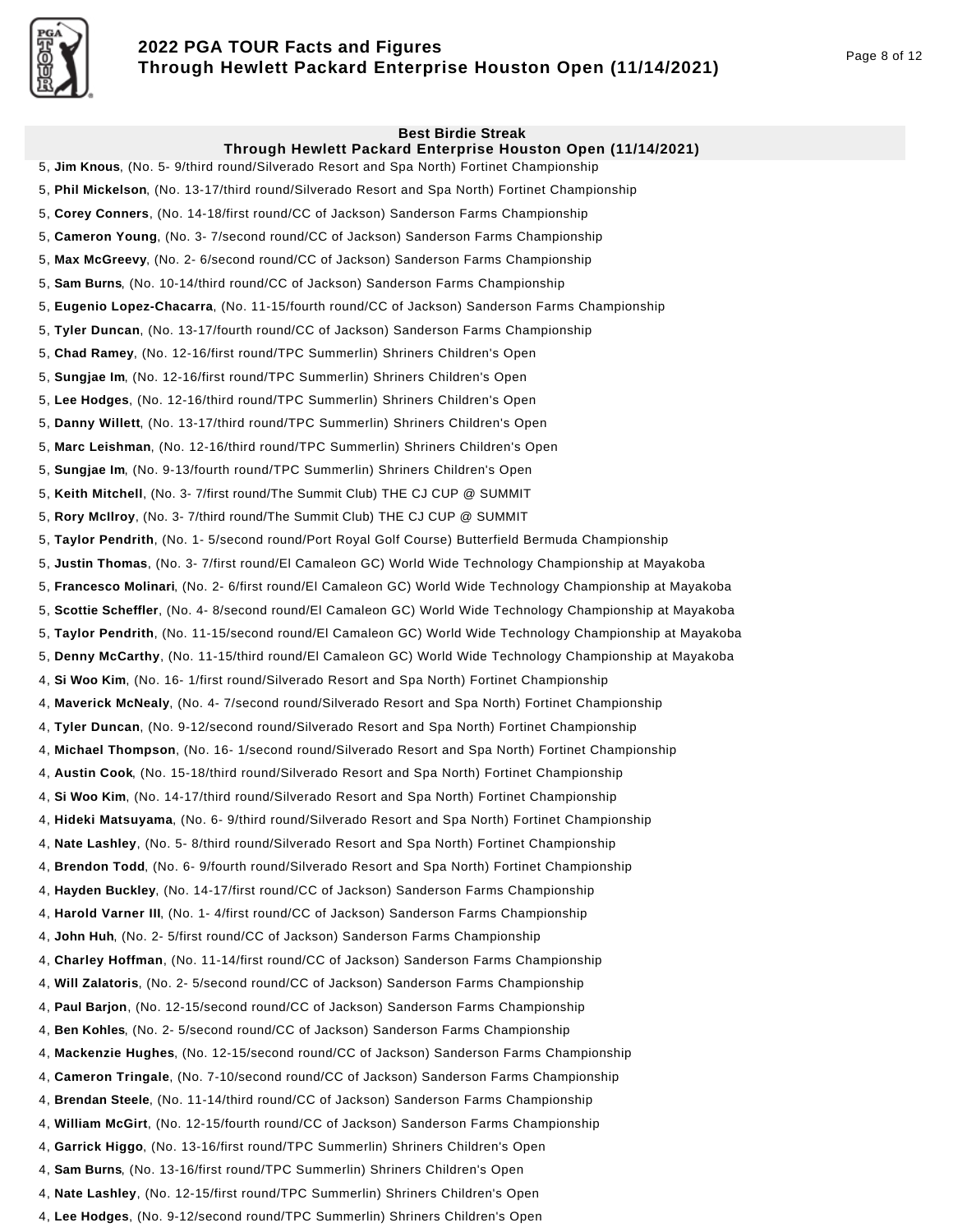

# **2022 PGA TOUR Facts and Figures Through Hewlett Packard Enterprise Houston Open (11/14/2021)** Page 9 of 12

4, **Aaron Wise**, (No. 13-16/second round/TPC Summerlin) Shriners Children's Open 4, **Davis Riley**, (No. 13-16/second round/TPC Summerlin) Shriners Children's Open 4, **Scottie Scheffler**, (No. 12-15/second round/TPC Summerlin) Shriners Children's Open 4, **Francesco Molinari**, (No. 16- 1/second round/TPC Summerlin) Shriners Children's Open 4, **Davis Riley**, (No. 4- 7/third round/TPC Summerlin) Shriners Children's Open 4, **Jimmy Walker**, (No. 13-16/third round/TPC Summerlin) Shriners Children's Open 4, **Viktor Hovland**, (No. 13-16/fourth round/TPC Summerlin) Shriners Children's Open 4, **Joel Dahmen**, (No. 13-16/fourth round/TPC Summerlin) Shriners Children's Open 4, **Rory Sabbatini**, (No. 1- 4/fourth round/TPC Summerlin) Shriners Children's Open 4, **Aaron Wise**, (No. 15-18/first round/The Summit Club) THE CJ CUP @ SUMMIT 4, **Jordan Spieth**, (No. 9-12/first round/The Summit Club) THE CJ CUP @ SUMMIT 4, **Rickie Fowler**, (No. 5- 8/first round/The Summit Club) THE CJ CUP @ SUMMIT 4, **Sam Burns**, (No. 4- 7/second round/The Summit Club) THE CJ CUP @ SUMMIT 4, **Scottie Scheffler**, (No. 15-18/second round/The Summit Club) THE CJ CUP @ SUMMIT 4, **Tom Hoge**, (No. 1- 4/second round/The Summit Club) THE CJ CUP @ SUMMIT 4, **Tyrrell Hatton**, (No. 5- 8/second round/The Summit Club) THE CJ CUP @ SUMMIT 4, **Byeong Hun An**, (No. 11-14/third round/The Summit Club) THE CJ CUP @ SUMMIT 4, **Shane Lowry**, (No. 4- 7/third round/The Summit Club) THE CJ CUP @ SUMMIT 4, **Rickie Fowler**, (No. 3- 6/third round/The Summit Club) THE CJ CUP @ SUMMIT 4, **Collin Morikawa**, (No. 3- 6/fourth round/The Summit Club) THE CJ CUP @ SUMMIT 4, **Justin Thomas**, (No. 12-15/fourth round/The Summit Club) THE CJ CUP @ SUMMIT 4, **Jhonattan Vegas**, (No. 12-15/fourth round/The Summit Club) THE CJ CUP @ SUMMIT 4, **Henrik Norlander**, (No. 14-17/fourth round/Accordia Golf Narashino CC) ZOZO CHAMPIONSHIP 4, **Naoto Nakanishi**, (No. 5- 8/fourth round/Accordia Golf Narashino CC) ZOZO CHAMPIONSHIP 4, **Greyson Sigg**, (No. 5- 8/first round/Port Royal Golf Course) Butterfield Bermuda Championship 4, **Brandon Hagy**, (No. 11-14/first round/Port Royal Golf Course) Butterfield Bermuda Championship 4, **Dawie van der Walt**, (No. 17- 2/second round/Port Royal Golf Course) Butterfield Bermuda Championship 4, **Cameron Percy**, (No. 14-17/second round/Port Royal Golf Course) Butterfield Bermuda Championship 4, **Garrick Higgo**, (No. 15-18/third round/Port Royal Golf Course) Butterfield Bermuda Championship 4, **Taylor Pendrith**, (No. 7-10/third round/Port Royal Golf Course) Butterfield Bermuda Championship 4, **Aaron Wise**, (No. 7-10/first round/El Camaleon GC) World Wide Technology Championship at Mayakoba 4, **Bill Haas**, (No. 2- 5/first round/El Camaleon GC) World Wide Technology Championship at Mayakoba 4, **Henrik Stenson**, (No. 5- 8/first round/El Camaleon GC) World Wide Technology Championship at Mayakoba 4, **Greyson Sigg**, (No. 4- 7/second round/El Camaleon GC) World Wide Technology Championship at Mayakoba 4, **Sam Ryder**, (No. 6- 9/second round/El Camaleon GC) World Wide Technology Championship at Mayakoba 4, **Roberto Díaz**, (No. 12-15/second round/El Camaleon GC) World Wide Technology Championship at Mayakoba 4, **Carlos Ortiz**, (No. 2- 5/second round/El Camaleon GC) World Wide Technology Championship at Mayakoba 4, **Russell Knox**, (No. 5- 8/second round/El Camaleon GC) World Wide Technology Championship at Mayakoba 4, **Michael Thompson**, (No. 15-18/second round/El Camaleon GC) World Wide Technology Championship at Mayakoba 4, **Dylan Frittelli**, (No. 4- 7/second round/El Camaleon GC) World Wide Technology Championship at Mayakoba 4, **Troy Merritt**, (No. 3- 6/third round/El Camaleon GC) World Wide Technology Championship at Mayakoba 4, **Maverick McNealy**, (No. 6- 9/fourth round/El Camaleon GC) World Wide Technology Championship at Mayakoba 4, **Abraham Ancer**, (No. 10-13/fourth round/El Camaleon GC) World Wide Technology Championship at Mayakoba 4, **Carlos Ortiz**, (No. 12-15/fourth round/El Camaleon GC) World Wide Technology Championship at Mayakoba 4, **Andrew Landry**, (No. 2- 5/fourth round/El Camaleon GC) World Wide Technology Championship at Mayakoba 4, **Scottie Scheffler**, (No. 8-11/second round/Memorial Park Golf Course) Hewlett Packard Enterprise Houston Open 4, **Jason Kokrak**, (No. 13-16/fourth round/Memorial Park Golf Course) Hewlett Packard Enterprise Houston Open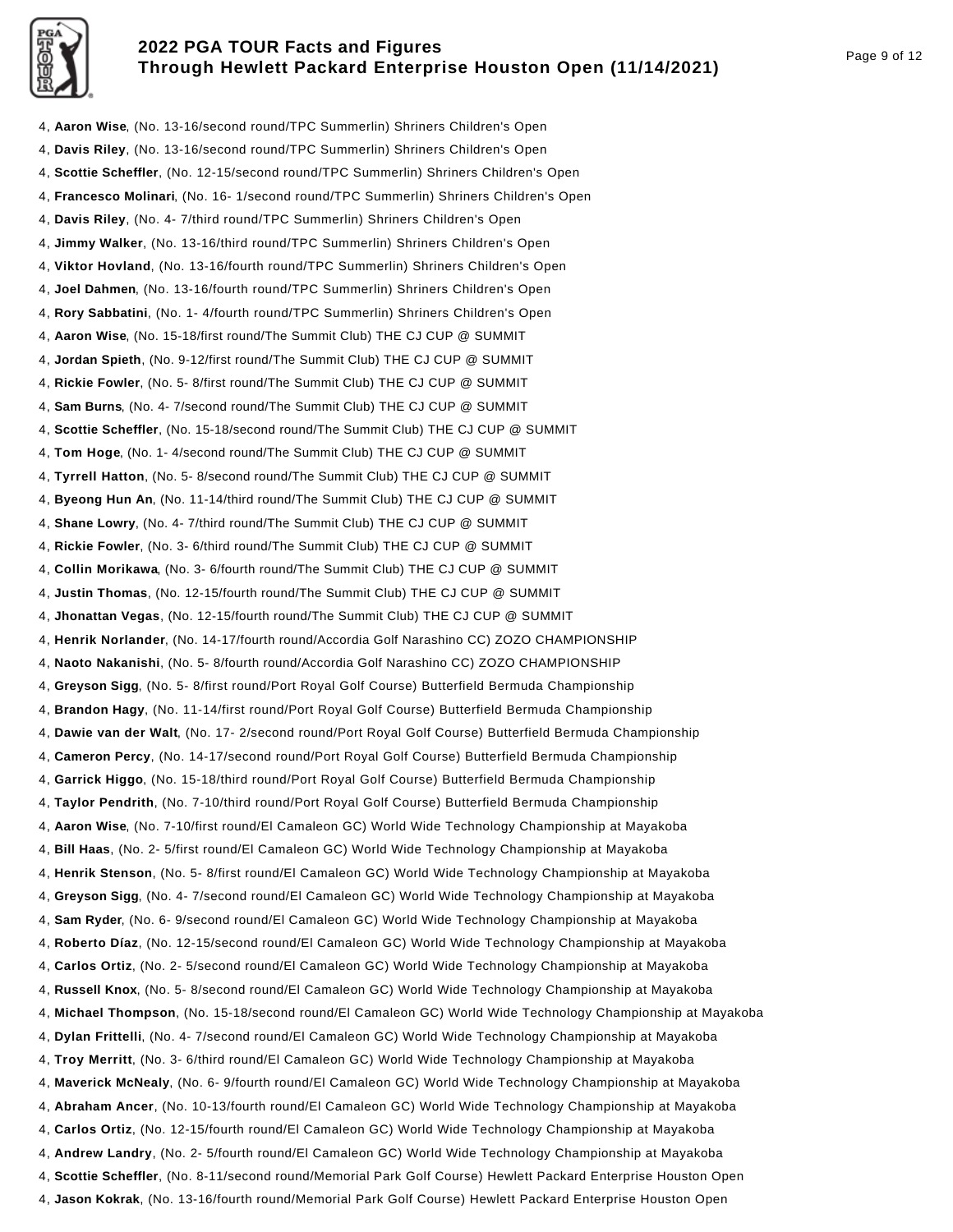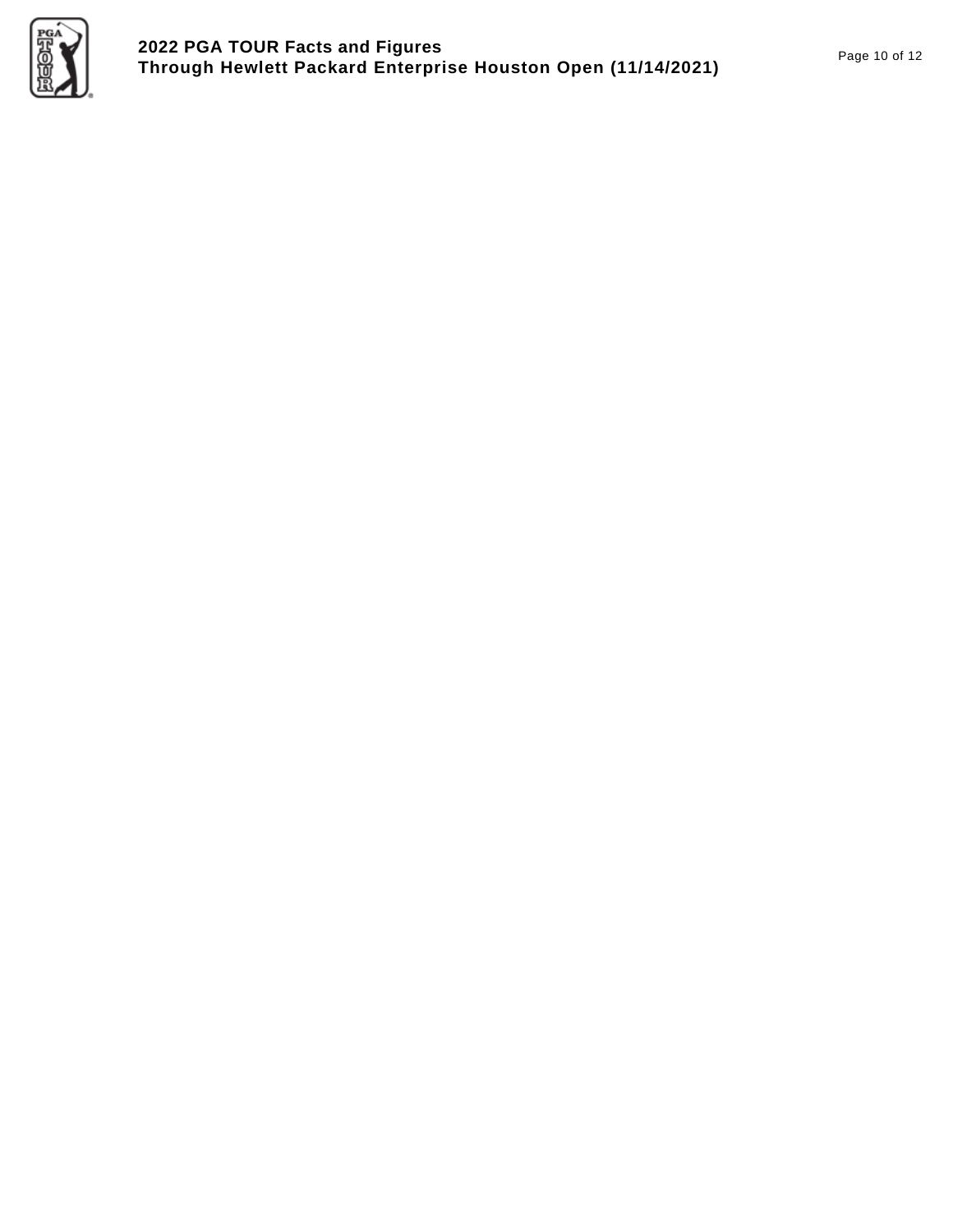

### **Best Birdie/Eagle Streak**

# **Through Hewlett Packard Enterprise Houston Open (11/14/2021)**

7-under, **Robert Streb**, (B-B-E-B-B-B/No. 1/first round/The Summit Club) THE CJ CUP @ SUMMIT

7-under, **Maverick McNealy**, (B-E-B-B-B-B/No. 4/fourth round/El Camaleon GC) World Wide Technology Championship at Mayakoba

6-under, **Henrik Norlander**, (B-B-B-B-E/No. 14/fourth round/Accordia Golf Narashino CC) ZOZO CHAMPIONSHIP

### **Best Come-From-Behind on Last Day to Win Through Hewlett Packard Enterprise Houston Open (11/14/2021)**

4 strokes, **Lucas Herbert**, Butterfield Bermuda Championship

3 strokes, **Sungjae Im**, Shriners Children's Open

2 strokes, **Max Homa**, Fortinet Championship

2 strokes, **Rory McIlroy**, THE CJ CUP @ SUMMIT

2 strokes, **Jason Kokrak**, Hewlett Packard Enterprise Houston Open

## **Most Consecutive Rounds Par Or Better (Season) Through Hewlett Packard Enterprise Houston Open (11/14/2021)**

28, **Aaron Wise**

#### **Most Consecutive Rounds Par Or Better (Current) Through Hewlett Packard Enterprise Houston Open (11/14/2021)**

20, **Justin Thomas**

## **Multiple Winners Through Hewlett Packard Enterprise Houston Open (11/14/2021)**

#### **Wire-to-Wire Winners Through Hewlett Packard Enterprise Houston Open (11/14/2021)**

## **First-Time Winners Through Hewlett Packard Enterprise Houston Open (11/14/2021)**

**Lucas Herbert**, Butterfield Bermuda Championship

#### **Course Records (No Ties)**

**Through Hewlett Packard Enterprise Houston Open (11/14/2021)** 

61 (11-under), **Will Zalatoris**, second round, CC of Jackson, Sanderson Farms Championship

- 61 (11-under), **Robert Streb**, first round, The Summit Club, THE CJ CUP @ SUMMIT
- 61 (10-under), **Taylor Pendrith**, second round, Port Royal Golf Course, Butterfield Bermuda Championship
- 61 (10-under), **Matthew Wolff**, first round, El Camaleon GC, World Wide Technology Championship at Mayakoba

62 (8-under), **Scottie Scheffler**, second round, Memorial Park Golf Course, Hewlett Packard Enterprise Houston Open